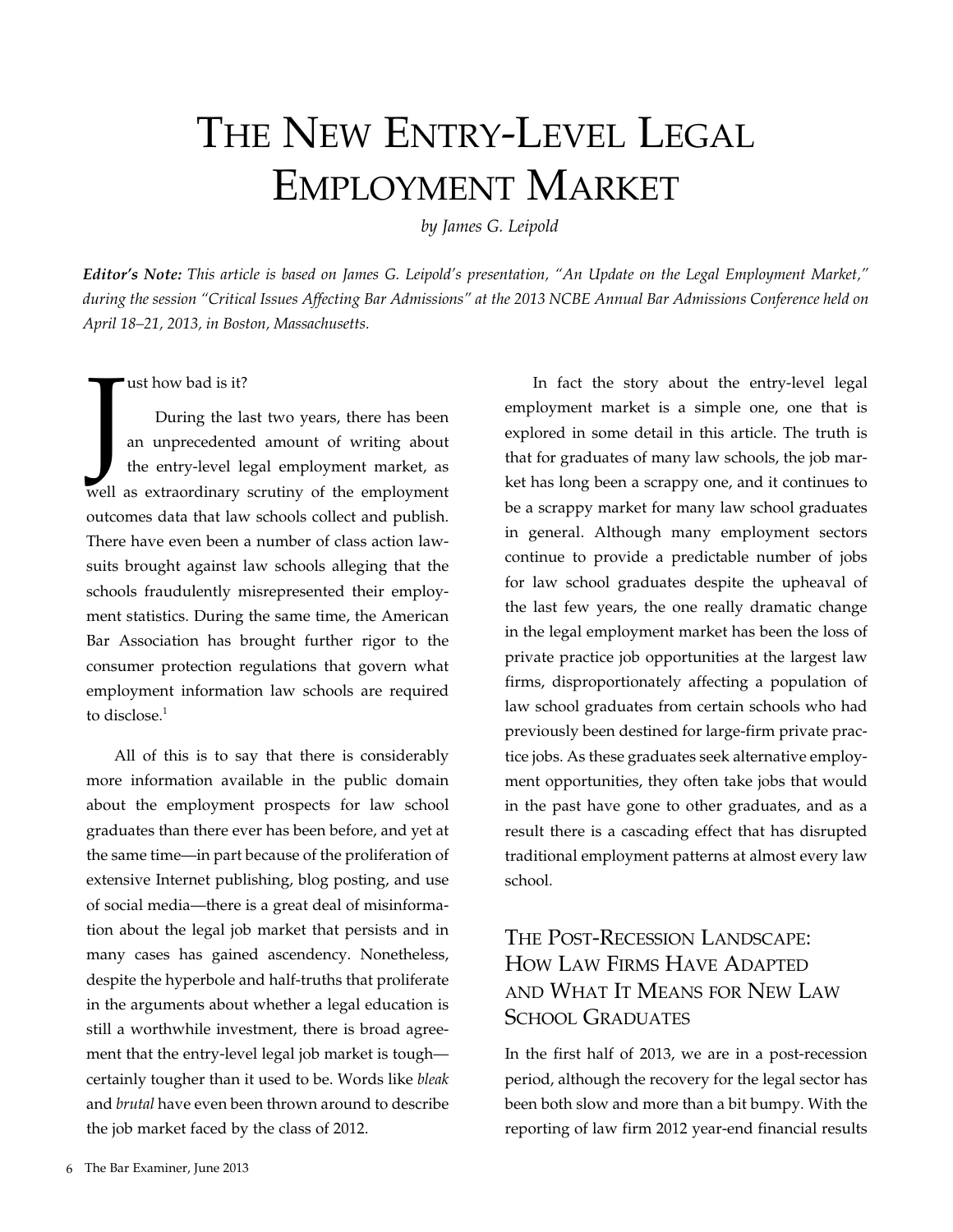by the press, it became clear that some law firms were able to achieve substantial growth in revenue and profits in 2012, while others struggled to maintain level earnings.

In general, firms that have continued to produce growth in profits and revenues have done so by continuing to cut expenses—and, more specifically, by further reducing lawyer head count. While the recession saw many firms letting associates go, the post-recession period has been marked by reductions in equity partner head count. The point is, the business model for large law firms in particular remains in flux, and one result is an ongoing conservative approach to hiring new law school graduates.

# Three Forces That Have Changed the Legal Industry

It is important to understand that the changes facing the legal industry are not just the result of the recession but really are the result of three significant forces acting together.

#### **The Recession**

Certainly the recession had a dramatic impact. According to U.S. Bureau of Labor Statistics data, the legal sector lost about 60,000 jobs at the height of the recession, and almost 9% of all U.S. associates lost their jobs. While the market has recovered some of that lost ground, the legal sector is still down 50,000 jobs from its peak in 2007.<sup>2</sup>

#### **The Impact of Technology**

The second driver in the new or emerging normal is the impact of technology. Advances in technology continue to change the legal profession at a rapid pace. The Internet has made information of all sorts widely available, and information and expertise that were previously available only from lawyers are now readily available online. Also, many of the

routine jobs that new associates used to do, particularly document review, are now done much more efficiently and for a lower cost with the assistance of technology. In addition, sophisticated software and online tools are allowing lawyers to complete even complex tasks with greater speed and efficiency, cutting down on the number of lawyers needed on a team. Basically, the law industry, like so many other industries before it, is finding that routine and commoditizable work of all sorts is being automated, driving down costs and lowering head count.<sup>3</sup>

#### **The Force of Globalization**

Finally, the third driver in the new legal economy is the force of globalization. Law firms in North America must now compete in a price-sensitive global market for legal services. This means that some legal work that used to be done in the United States and Canada is now being done elsewhere for less. Outsourcing to countries like India and the Philippines has become routine. Also, as the corporations that are the clients of the largest law firms see the value in disaggregating the pieces of big legal jobs, often the less sophisticated work is being done by non–law firm entities like legal process outsourcers (LPOs). These LPOs often operate outside of North America, but increasingly foreign- and domestic-owned LPOs are also opening operations in lower-cost locales within North America. Work done by LPOs can range from tasks such as legal coding and legal transcription to more complex projects involving legal research, litigation support, document review, contract drafting and management, legal publishing, and intellectual property-related services such as patent application preparation.4

# Changes to the Legal Industry Are PREDICTED TO BE PERMANENT

The impact of these three forces acting together has resulted in a net loss of private practice jobs for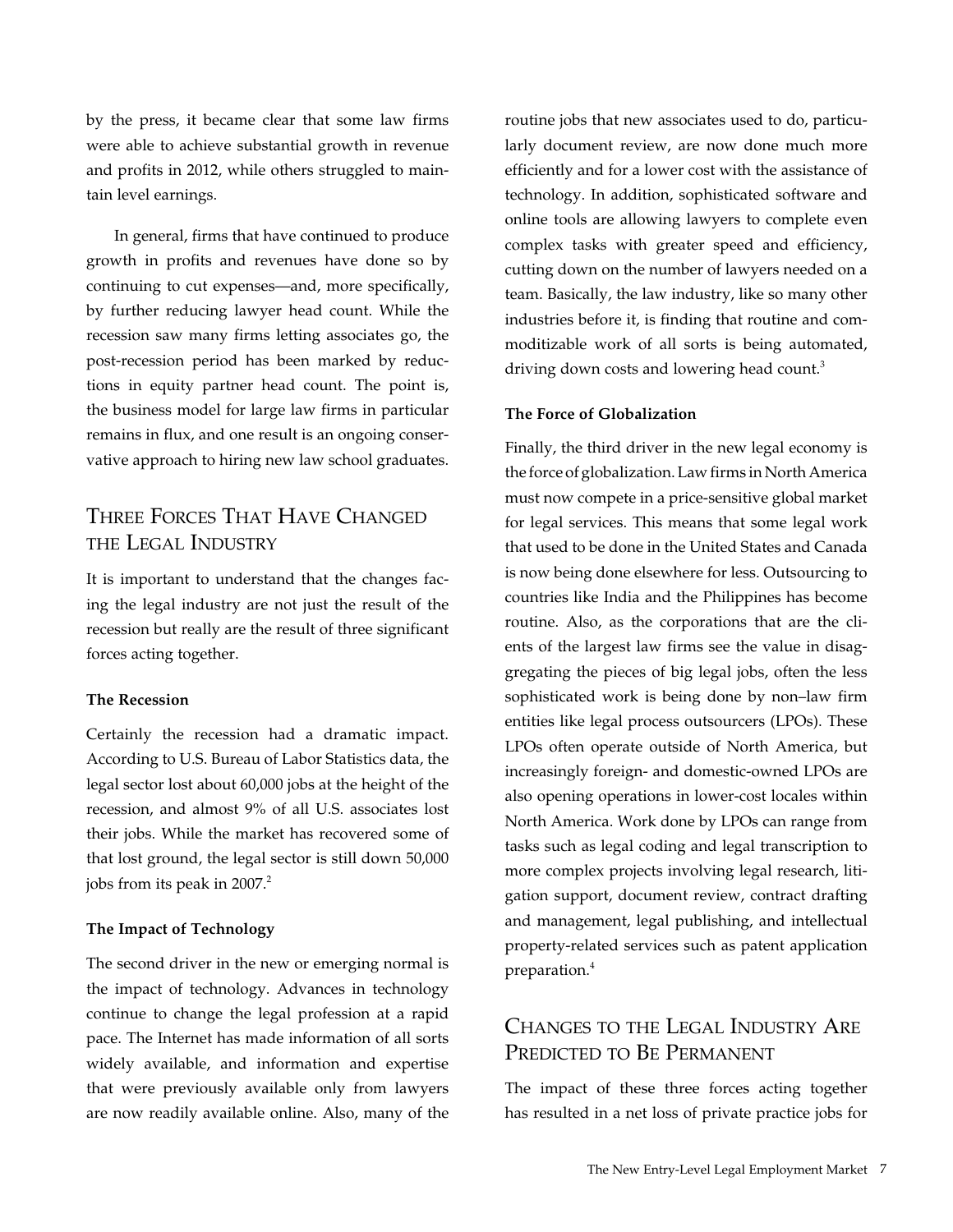lawyers and is driving law firms to grapple with a new business model in which value has emerged as the most important factor. For those who still believe that the current difficulties in the industry are all a result of the recession and that things will go back to "normal" once the economy recovers, two very powerful 2012 year-end reports by industry analysts argue strongly that there will be no return to the market that existed in the years leading up to the recession.

The 2013 Hildebrandt Consulting/Citi Private Bank Client Advisory, which highlights trends in the legal market and factors that these two institutions believe will impact the legal market in the near future, makes the case that the legal industry is not likely ever to return to the way it was before the recession, noting:

For the legal industry, the results in 2012, another turbulent year, were largely a repeat of trends that emerged over the prior three years. In fact, we think it is time to let go of any lingering notion that the industry will revert to the boom years before the Great Recession anytime soon. With profit growth and other financial indices reaching lower setpoints in the past four years, we anticipate that the current state of the industry will remain the norm for the foreseeable future.5

Another year-end advisory put out jointly by the Georgetown Law Center for the Study of the Legal Profession and Thomson Reuters Peer Monitor reached the same conclusion.<sup>6</sup> Both reports argue that the growth in annual revenues, profits per partner, and billing rates are likely to be much lower going forward than they were prior to the recession.

# Private Practice Job Opportunities **DWINDLE**

The net result of these changes has been the erosion of private practice opportunities at large firms for new graduates. Law firms, in general, are sticking with smaller summer programs and reduced entrylevel hiring. As firms continue to value experience, we have seen lateral recruiting volumes outpacing entry-level hiring. Going forward, law firms are revisiting how best to deliver first-year training in an environment where corporate clients continue to be unwilling to absorb those costs. With less live-client, on-the-job training available to new associates, large law firms are having to find ways to train new recruits using nonbillable time, making the hiring of new associates more expensive for firms. Additionally, hiring partners as a group have expressed their desire to see associates who are more "practice-ready," which not only means being legally trained, but also arguably includes exposure to more experiential learning (both client-based and simulated); a basic understanding of the business of running a law firm; exposure to the modern technology tools that lawyers use; and exposure to the business school skill sets of problem solving, working in a group, project management, and understanding the client-service business model—as well as strong writing skills, public speaking skills, confidence, and initiative.

For recent law school graduates, the impact of these changes on the entry-level legal hiring market has been dramatic. Between 2008 and 2011, the National Association for Law Placement (NALP) has measured a 14% drop in private practice opportunities, with almost all of that erosion happening at large firms. Between 2009 and 2011, NALP has measured a 17% drop in mean salaries, again the result of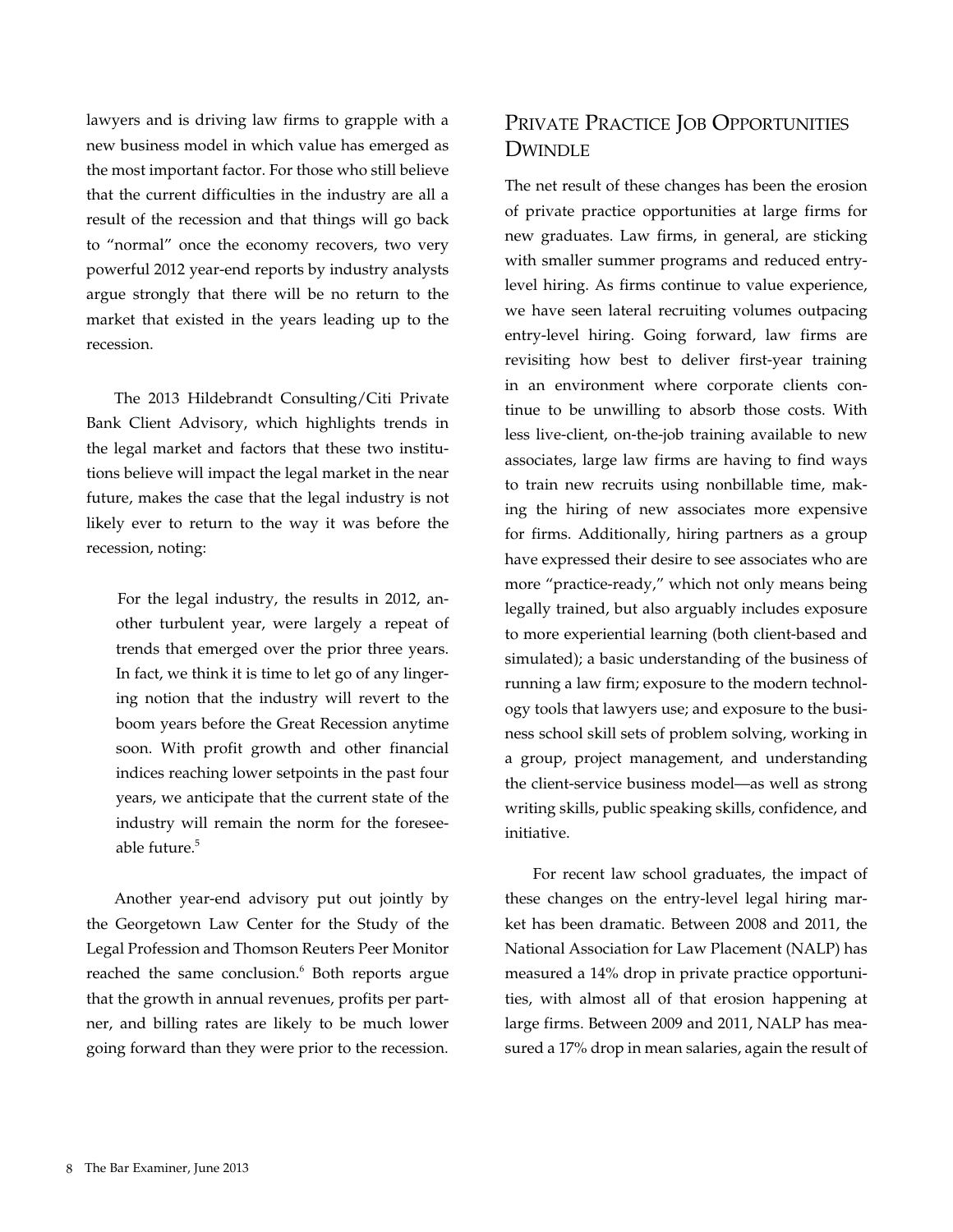job erosion at the largest law firms.<sup>7</sup> In broad strokes, we have seen much higher rates of unemployment and underemployment for law school graduates, fewer graduates working as lawyers and more graduates working in business and law-related jobs, more graduates seeking alternative careers of all sorts, and more graduates having to compete with displaced lawyers for jobs.

# Employment Rate Lowest Since the Early 1990s

Along with the ABA, NALP measures the employment of each graduating class on February 15, approximately nine months following graduation, to allow time for the bar exam and licensing. At the time of writing this article, the class of 2011 is the most recent class for which we have data, and analyses for the class of 2012 are under way. Early snapshot data from the ABA on the class of 2012, however, suggest that its employment profile will not be much different from that of the class that preceded it.<sup>8</sup>

Nine months after graduation, only  $85.6\%$ <sup>9</sup> of the class of 2011 for whom the employment status was known were employed in jobs of any sort, only 65.4% of the class had jobs for which bar passage was required, and 12.1% of the class remained unemployed. The class of 2011 had the lowest employment rate of any class since the last big recession in the early 1990s, when the nine-month employment rate for the classes of 1993 and 1994 was measured at 83.4%.

Low as the employment rate was nine months after graduation, the number for the class of 2011 is higher than we might expect—and in fact the overall employment rate on its own masks a number of weaknesses in the entry-level job market faced by this class.

# A Closer Look at the Class of 2011 Employment Rate Reveals Entry-Level Job Market Weaknesses

#### **A Rise in Temporary and Part-Time Work**

Of those members of the class of 2011 who did have jobs, 13% of all the jobs reported were temporary, lasting less than one year. In addition, 12% of the class reported working in part-time positions compared to only 6% three years ago. With these two factors combined, 7% of all jobs were both temporary and part-time (and only 82% of jobs were both fulltime and reported as lasting one year or more). ABA analysis has suggested that only 54.9% of graduates reported jobs that were long-term, were full-time, and required bar passage, a number that has been widely reported in the press.<sup>10</sup>

#### **Employed But Looking for Work**

Another marker of the weakness of the job market is that a much higher percentage of the class of 2011 indicated that even though they were employed, they were still looking for work (25% compared to 16% in 2008), suggesting that graduates took jobs they may not have been satisfied with simply to be able to earn some money to offset their living expenses and begin paying their student debt.

#### **An Increase in Solo Practitioners**

And in yet another sign of the difficult job market, the number of new graduates entering private practice as solo practitioners has doubled in two years, with 6% of all private practice jobs for the class of 2011 identified as solo practices. This is twice the rate for solo practices that was measured before the recession, when the number was routinely about 3%. The change in that number suggests that when jobs are scarce, a higher percentage of graduates opt to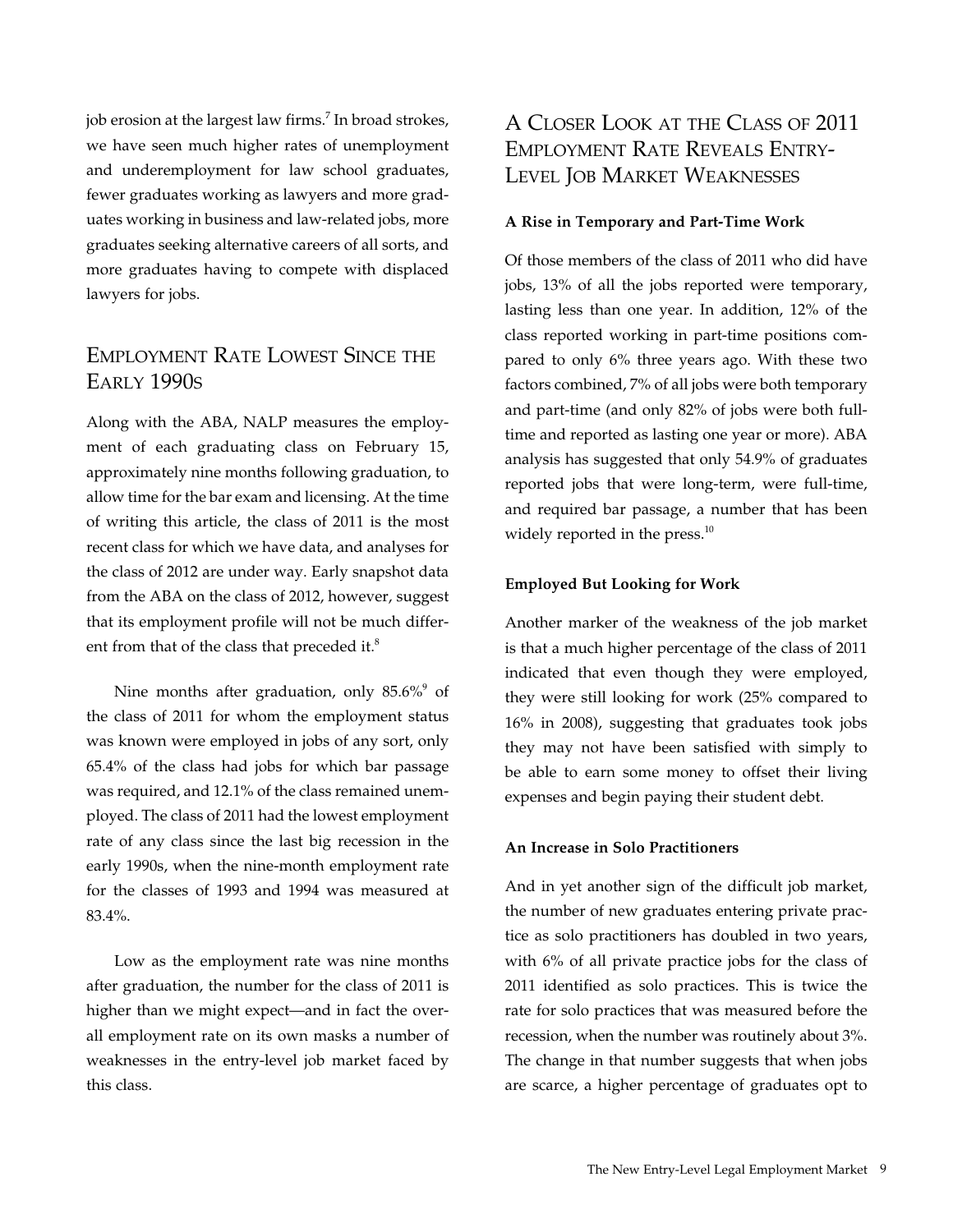work as solo practitioners because they are unable to secure legal practice jobs elsewhere.

# Examining the Class of 2011 Entry-Level Job Market

There is reason to believe that the employment profile for the class of 2011 will come to be seen as the very bottom of the curve in terms of the decline in the job market following the recession. Certainly the class of 2011 in many ways was the class that experienced the worst of the recession. As members of this class were preparing to apply to law school, the legal economy was booming, and they had every reason to believe that it would continue to boom. During the fall of their first year of law school, Lehman Brothers collapsed. The summer after their second year of law school, the summer of 2010, was the summer that the largest number of law firms canceled their summer programs, and as members of the class graduated in 2011 they were facing a job market crowded with graduates and associates who had been deferred and/or displaced during the recession.

#### **A Drop in Jobs for Which Bar Passage Is Required**

There are several ways of describing the entry-level job market. Table 1 shows what jobs law school graduates for whom employment was known have taken for the last five years by *job* type, which means what *kind* of jobs law school graduates held. The majority held jobs for which bar passage was required. This is a good proxy for practicing law. The second largest number held jobs for which a J.D. provided an advantage but bar passage was not required. These are usually law-related jobs. There were also smaller groups of graduates who found other professional and non-professional jobs. A very small percentage of the class continued with full-time studies of some sort, generally but not always pursuing an LL.M. degree, and the remainder of the class was still unemployed nine months after graduation, with a subset of those saying that they were not seeking a job.

While historically the distribution of the job types taken by new graduates has not changed much from year to year, over the last four years there have been some fairly significant changes. Most notably, of those graduates for whom employment was known, only 65.4% obtained a job for which bar passage was required. This compares with 76.9% for the class of 2007 and is the lowest percentage NALP has ever measured for this category. This means in general that fewer graduates found jobs actually practicing law. There were offsetting jumps in the percentage of graduates who obtained jobs for which a J.D. was an advantage, and of course big jumps in the

**Table 1:** Employment Status: Initial Job Types for the Classes of 2007–2011 (as of February 15, 2012)

| <b>Job Type</b>        | 2007    | 2008    | 2009    | 2010     | 2011     |
|------------------------|---------|---------|---------|----------|----------|
| Bar passage required   | 76.9%   | 74.7%   | 70.8%   | $68.4\%$ | $65.4\%$ |
| J.D. an advantage      | $7.7\%$ | $8.1\%$ | $9.2\%$ | $10.7\%$ | 12.5%    |
| Other professional     | $5.1\%$ | $4.9\%$ | $5.4\%$ | 5.6%     | $5.3\%$  |
| Other non-professional | $1.3\%$ | $1.3\%$ | 1.8%    | $1.9\%$  | $1.9\%$  |
| Continuing studies     | $2.3\%$ | $2.4\%$ | $3.1\%$ | $2.9\%$  | 2.3%     |
| Seeking job            | 4.1%    | $5.4\%$ | $6.0\%$ | $6.2\%$  | $9.6\%$  |
| Not seeking job        | $1.7\%$ | $2.3\%$ | $2.7\%$ | $3.2\%$  | 2.5%     |

number who were still unemployed nine months after graduation.

# **Private Practice Jobs Drop, While Business and Industry Jobs Increase**

Another way to look at the entry-level job market is by initial *employer*  type—in other words,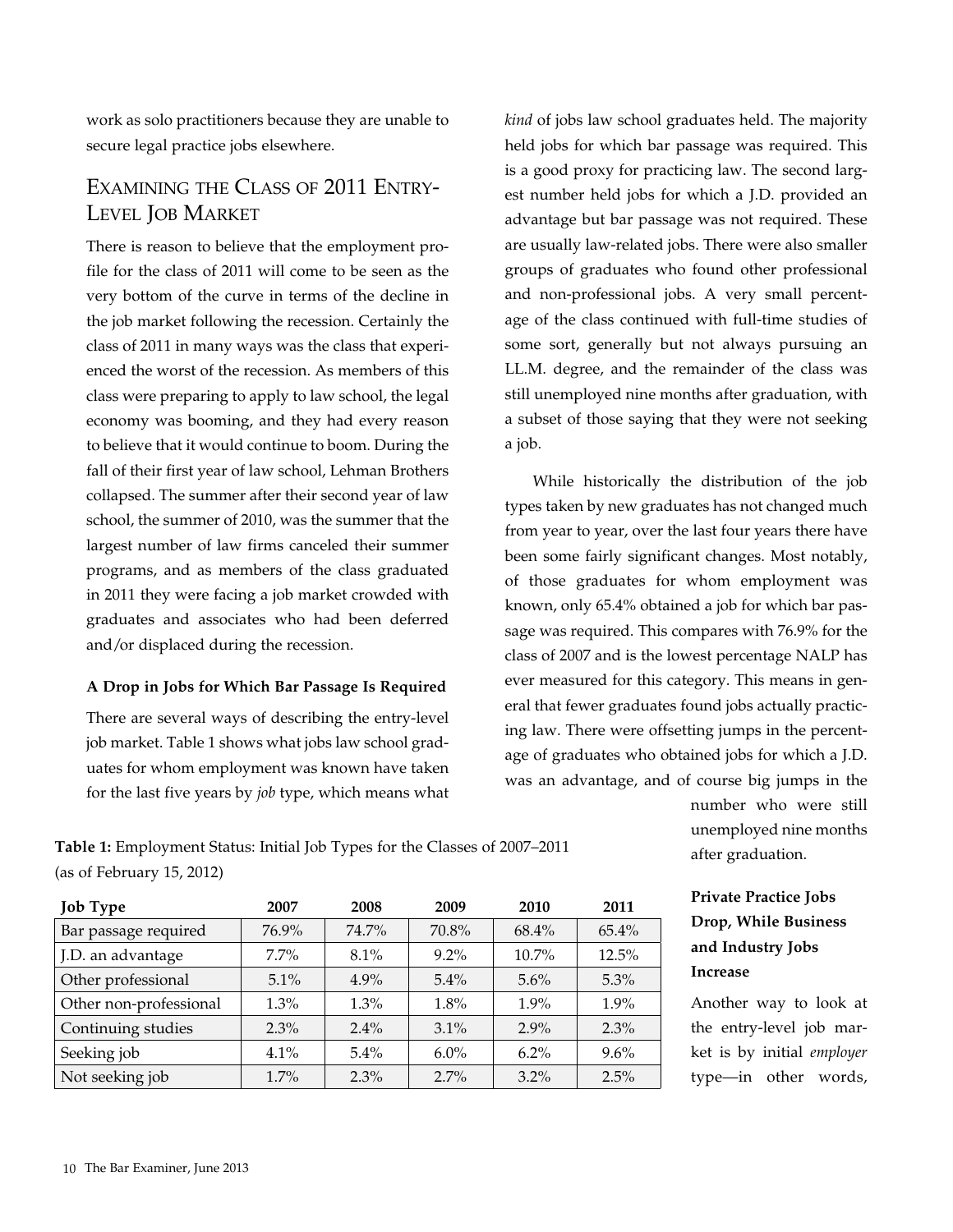who were the graduates working for? Here too, historically, despite fluctuations in the economy, the kinds of employers that law school graduates work for have been relatively constant over time. The majority of law school graduates, not surprisingly, enter into private practice, but for the first time ever that number fell below half of the employed graduates for the class of 2011. Table 2 shows that just 49.5% of the employed members of that class for whom employment was known obtained jobs in private practice.

Public service jobs, defined broadly, are the next most likely destination for recent graduates. If we total military and other government jobs, judicial clerkships, and positions with public interest organizations, these public service positions combined accounted for about 29% of all jobs taken. The third mostly likely destination was business and industry. Over 18% of the jobs taken by the class of 2011 were in business and industry, a rate that has more than doubled since 1989 (and is the highest level of business-sector employment measured in the 35 years that NALP has been collecting this data) and that indicates the only real growth area by employer type. And of course a very small percentage of the class of 2011 took academic jobs of some type—these could be jobs of any type with a law school, a college, or a secondary or primary school of some sort.

**Table 2:** Employment Status: Initial Employer Types for the Classes of 2007–2011 (as of February 15, 2012)

| <b>Employer Type</b>    | 2007     | 2008     | 2009     | 2010    | 2011  |
|-------------------------|----------|----------|----------|---------|-------|
| Private practice        | 55.5%    | $56.2\%$ | 55.9%    | 50.9%   | 49.5% |
| Business and industry   | 14.1%    | $13.4\%$ | $13.5\%$ | 15.1%   | 18.1% |
| Government and military | $11.7\%$ | 11.8%    | 11.4%    | 12.8%   | 11.9% |
| Judicial clerkships     | 9.8%     | 9.6%     | $8.7\%$  | 9.3%    | 9.3%  |
| Public interest         | 5.8%     | $5.4\%$  | $5.7\%$  | $6.7\%$ | 7.5%  |
| Academic                | 1.8%     | $2.3\%$  | 3.5%     | 3.7%    | 3.0%  |

In looking at the five-year spread of these numbers, what is particularly noteworthy is the drop in private practice jobs by almost seven percentage points since 2008 and by five percentage points in a single year, from 2009 to 2010. This figure had previously fluctuated only between 55% and 58% since 1993, and only in 1974 was this number lower, at a time when NALP data were less comprehensive. This drop in private practice jobs was absorbed by incremental increases in some of the other employer types, but notably in business and industry. Business and industry is a broad category that represents all kinds of non–law firm private-sector work, and for the class of 2011 employment in this category reached a historic high.

# How the Erosion of Private PRACTICE JOBS HAS AFFECTED LAW SCHOOL GRADUATES

The net erosion of private practice jobs and the growth of jobs in business and industry are part of a larger historical change in the job market, the origins of which precede the recession but which was accelerated by the recession. As noted earlier, the change is the result of a competitive global market for legal services, the growth of foreign and domestic legal process outsourcers, and the downward pressure on rates by corporate clients. And again it is important

> to emphasize that nearly all of this private practice job erosion happened at the largest law firms.

# **Offers Fall for 2L Summer Associate Positions in Large Law Firms**

The result of private practice job erosion is starkly illustrated by looking at the median number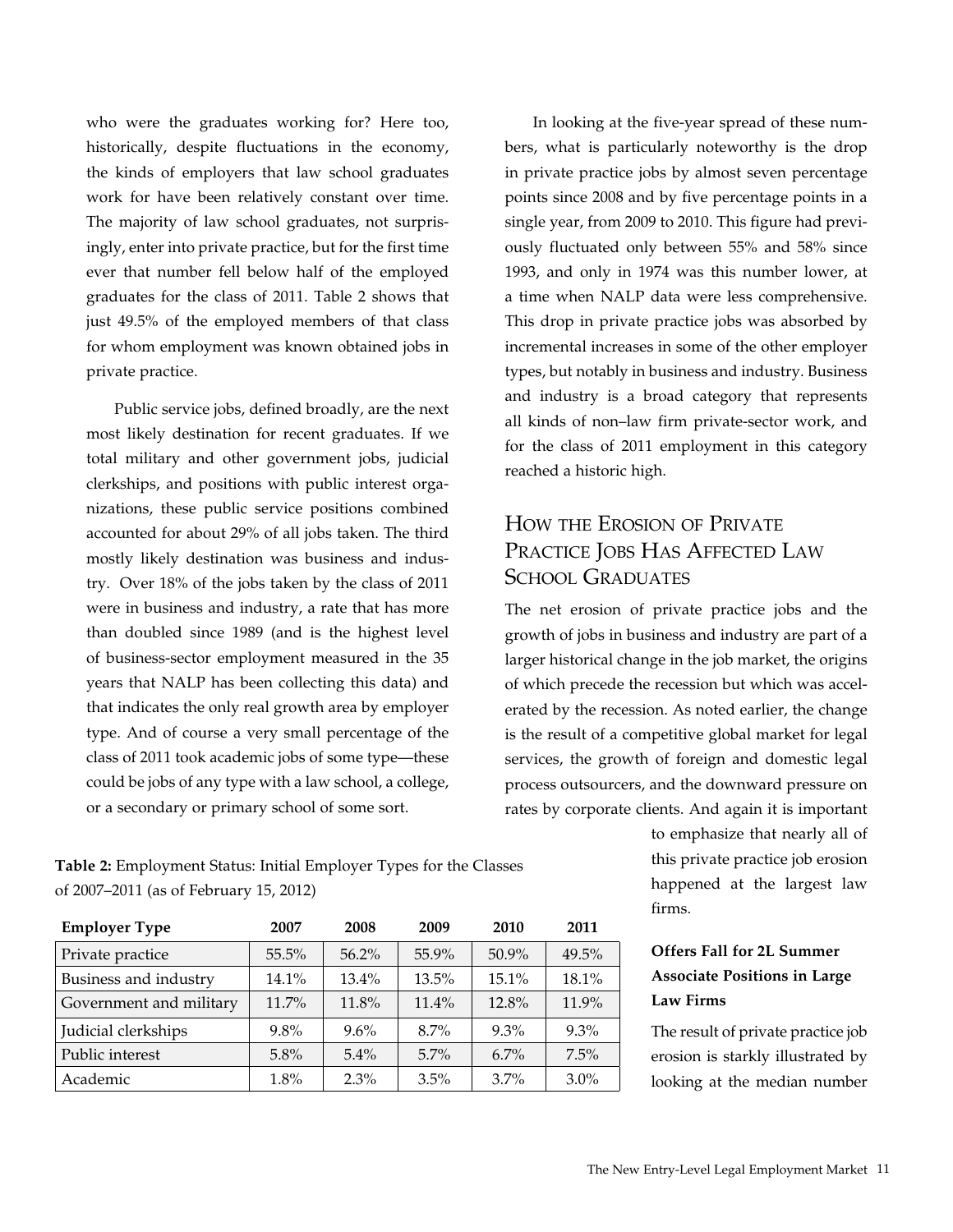of offers for 2L summer associate positions by law firms differentiated by firm size. (See Table 3.) The most dramatic changes have happened at the largest firms of more than 700 lawyers, where median summer offer rates fell from 30 in 2007 to just 8 in 2009 and now have hovered in the 11 to 13 range for three years. By contrast, mid-sized firms of 251 to 500 lawyers actually made more offers than larger firms in 2011, coming in at a median of 14.5, but in the summer of 2012 that number fell somewhat precipitously to 8.5 for the class of 2014. That drop affected the overall median number of offers, which fell back to 8 in 2012, after rising for two consecutive years following the recession. While most of the large firms remain very conservative in the number of offers

| <b>Firm Size</b> | 2007           | 2008           | 2009 | 2010 | 2011 | 2012 |
|------------------|----------------|----------------|------|------|------|------|
| $701+$           | 30             | 18.5           | 8    | 12.5 | 11   | 12   |
| 501-700          | 16             | 11             | 19   | 19   | 13   | 13   |
| 251-500          | 19             | 8              | 9    | 10   | 14.5 | 8.5  |
| $101 - 250$      | 17             | 12             | 6    | 9    | 8    | 7    |
| 100 or fewer     | $\overline{4}$ | $\overline{4}$ | 4    | 3    | 4.5  | 5    |
| All Employers    | 15             | 10             | 7    | 9    | 10   | 8    |

**Table 4:** Employment in Law Firms by Size of Firm for the Class of 2011 (as of February 15, 2012)

| <b>Size of Firm</b> | <b>Percent of Private Practice Jobs</b> | <b>Total</b> |
|---------------------|-----------------------------------------|--------------|
| Solo                | $6.0\%$                                 |              |
| $2 - 10$            | 42.9%                                   |              |
| $11 - 25$           | $10.5\%$                                |              |
| $26 - 50$           | 6.1%                                    | 65.5%        |
| $51 - 100$          | 5.0%                                    |              |
| $101 - 250$         | $5.7\%$                                 |              |
| 251-500             | 5.0%                                    |              |
| $501+$              | $16.2\%$                                | 31.9%        |
| Unknown             | 2.6%                                    |              |

that they are extending in this climate, by contrast, the number of offers made by the smallest firms has actually grown in the period following the recession.

## **Private Practice Employment Shifts to Smaller Firms**

Another way to illustrate the loss of large law firm jobs is to look at the distribution of law firm jobs taken by the graduating class differentiated by law firm size. (See Table 4.) Despite the publicity surrounding large law firms, very small firms of 2 to 10 lawyers have long been the most common destination for those entering private practice. For the class of 2011, more than 65% of those who entered private practice took jobs at firms of 50 lawyers or

> fewer, and almost 43% of all private practice jobs were with firms of just 2 to 10 lawyers. Note that only just over 16% of law firm jobs were at firms with more than 500 lawyers. While it has always been true that small firms provide many jobs for new law school graduates, this shift from employment with larger firms to employment with smaller firms has been particularly dramatic over the last two years. Prior to the recession, jobs with firms of 500 or more lawyers made up about 25% of all private practice jobs for new graduates.

# Starting Salaries Fall for the Class of 2011

Another result of the turmoil in the entry-level legal employment market has been a significant drop in aggregate starting salaries. This has happened not so much because any individual employers began paying less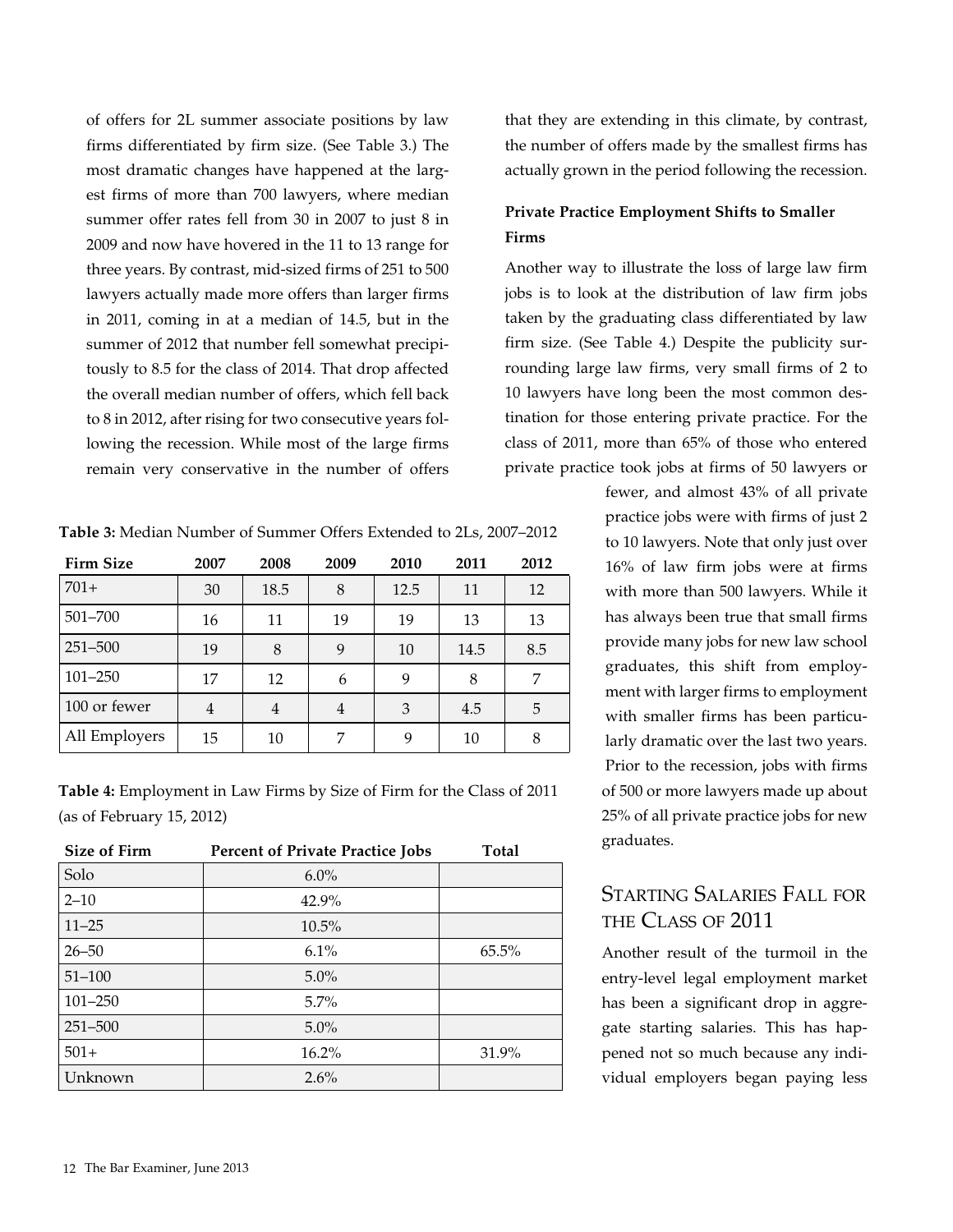than they had in the past (though some large law firm salaries did drop from \$160,000 to \$145,000), but rather because the loss of jobs has happened mostly at the highest end of the pay scale, so there have been fewer relatively high-paying jobs and more relatively low-paying jobs for recent graduates. As a result, the median starting salary for new law school graduates fell 17% over two years (from 2009 to 2011), and the mean salary fell 15% over that same period. The median salary for the class of 2011, based on those working full-time and reporting a salary, was \$60,000, down from \$72,000 for the class of 2009. (See Table 5.)

Similarly, the reported median salary at law firms was \$85,000 for the class of 2011, compared with \$130,000 for the class of 2009 (falling a whopping 35%), again reflecting the shift in the distribution of law firm jobs from larger firms to smaller firms, as well as salary adjustments on the part of some firms. Although salaries of \$160,000 still prevail at the largest firms, their share of jobs has dropped, creating further downward pressure on the median. Finally, the mean salary at law firms was \$97,800 for the class of 2011, compared with \$115,000 two years ago, having fallen 15% over that same twoyear period.

Starting salaries for law school graduates distribute themselves in a peculiar way. Rather than the ordinary bell curve that might be expected, starting salaries for law school graduates occur along a bimodal distribution, creating an inverted bell curve. See Figure 1, with its two distinct peaks. The lefthand peak of the graph reflects salaries of \$40,000 to \$65,000, which collectively account for about 52% of reported salaries. The right-hand peak shows that salaries of \$160,000 account for about 14% of reported salaries. By contrast, for the class of 2008, 23% of all salaries reported were \$160,000, and for the class of 2009, 25% of all salaries reported were \$160,000. The loss of \$160,000 starting salaries corresponds of course to the loss of the entry-level jobs at firms of more than 500 lawyers.

The mean salary is also indicated in Figure 1, marked by the solid vertical line. For the last five years or more, the mean has tended to fall in the valley between the two peaks, reflecting a salary that not many graduates make. With the recession, however, the mean has drifted to the left, bringing it closer to predicting salaries students are likely to make but still overstating prospects for many students.

The dotted vertical line to the left represents the adjusted mean salary. Because not every graduate reports a starting salary, and because unreported salaries tend to be at the lower end of the scale, the mean of the reported salaries will always overstate the true mean to some extent. NALP uses a statistical weighting methodology to calculate an adjusted mean, which approximates what the true mean

|                                | 2009      | 2010      | 2011     | Percentage Decrease from 2009 to 2011 |  |
|--------------------------------|-----------|-----------|----------|---------------------------------------|--|
| <b>All Employment Types</b>    |           |           |          |                                       |  |
| Median salary                  | \$72,000  | \$63,000  | \$60,000 | 17%                                   |  |
| Mean salary                    | \$93,000  | \$84,000  | \$78,650 | 15%                                   |  |
| <b>Employment at Law Firms</b> |           |           |          |                                       |  |
| Median firm salary             | \$130,000 | \$104,000 | \$85,000 | 35%                                   |  |
| Mean firm salary               | \$115,000 | \$106,000 | \$97,800 | 15%                                   |  |

**Table 5:** Starting Salaries for the Classes of 2009–2011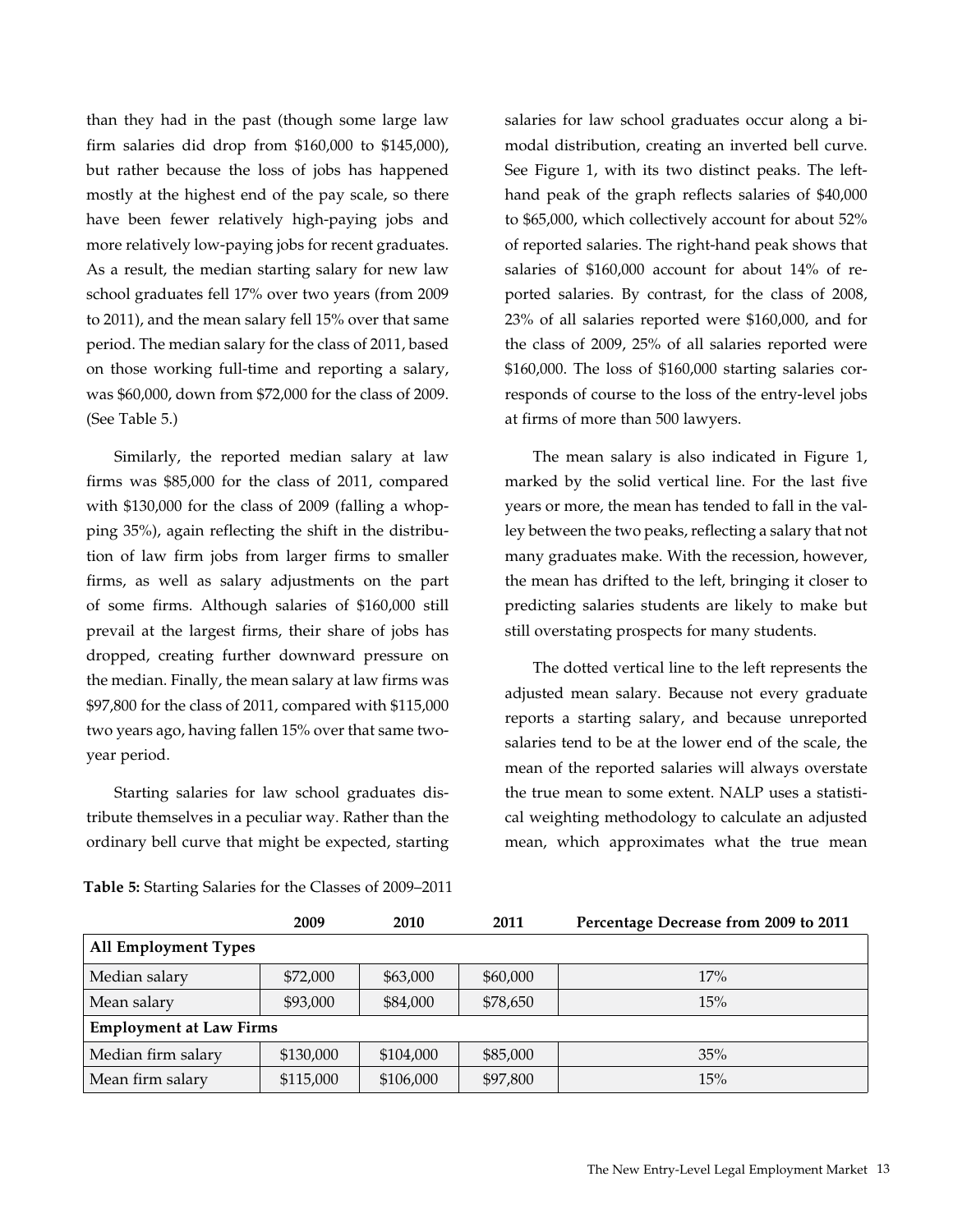

**Figure 1:** Distribution of reported full-time salaries for the class of 2011

would be if every job reported had a reported salary to go with it. As indicated in Figure 1, the reported mean is \$78,653 for the class of 2011, and the adjusted mean is somewhat less, at \$73,984. Remember, however, that as Figure 1 makes plain, graduates are more likely to make either more or less than either of these means than they are to make a salary close to the mean itself.

#### **Starting Private Practice Salaries by Firm Size**

When we look at starting private practice salaries by firm size, we can easily see why the salary distribution in Figure 1 looks the way it does. See Table 6, which shows median starting salaries by size of law firm. In fact, 46% of all private practice jobs pay \$75,000 or less. There are exceptions of course, but salaries of more than \$100,000 are largely confined to firms of more than 100 lawyers (only about 27% of all private practice jobs), and only those at the very biggest firms are making \$160,000 (only about 16% of all private practice jobs).

### **Starting Salaries by Other Main Employment Sectors**

The range and distribution of starting salaries in each of the other main employment sectors are quite compressed compared to private practice, and in general the medians are lower.

# *Government Jobs, Judicial Clerkships, and Public Interest Jobs*

Government jobs, which account for about 12% of all jobs taken by class of 2011 graduates, are distributed fairly evenly between federal, state, and local set-

| Number of Lawyers in Firm | <b>Median Starting Salary</b> |
|---------------------------|-------------------------------|
| $2 - 10$                  | \$50,000                      |
| $11 - 25$                 | \$65,000                      |
| $26 - 50$                 | \$75,000                      |
| $51 - 100$                | \$88,000                      |
| $101 - 250$               | \$110,000                     |
| $251 - 500$               | \$145,000                     |
| $501+$                    | \$160,000                     |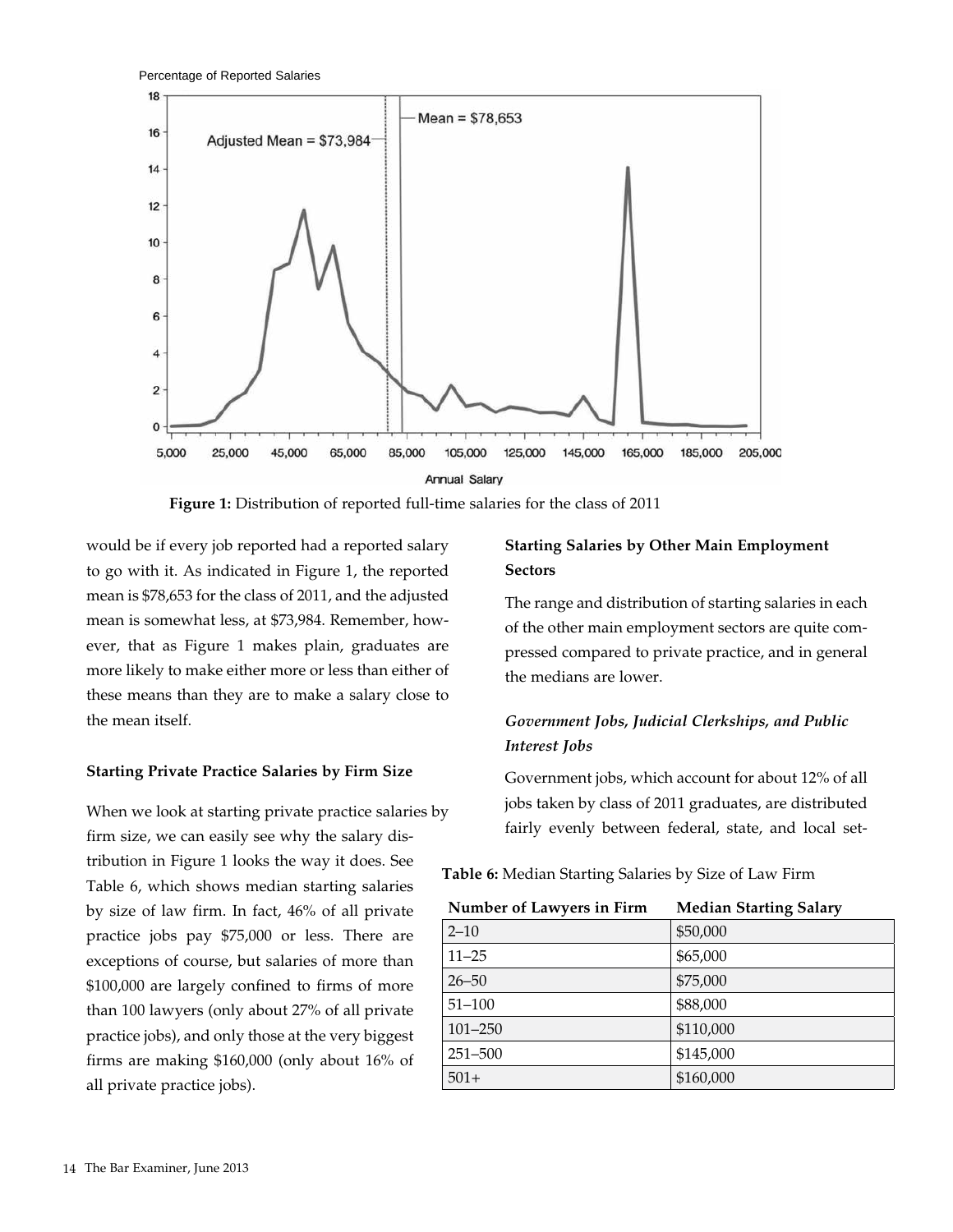tings, with corresponding median starting salaries of \$62,500 (federal), \$44,000 (state), and \$50,000 (local). Judicial clerkships, which account for about 9% of all jobs taken by class of 2011 graduates, are most prevalent at the state level, accounting for more than half of all clerkships, with the fewest opportunities to clerk occurring in local courts, which provide less than 9% of all clerkships. Highly coveted federal clerkship opportunities have declined a bit for recent graduates over a longer arc of time and currently account for about 38% of all clerkship opportunities. Federal clerkships pay the most, with a median starting salary of \$60,000; they are followed by state court clerkships, with a median starting salary of \$45,000; and local court clerkships pay the least, with a median starting salary of \$42,000. More than 7% of the class of 2011 went directly into public interest employment, which pays the least of all, with a median starting salary of just \$45,000.

#### *Business Sector Jobs*

It is less easy to generalize about the broad business sector, where more than 18% of employed graduates from the class of 2011 found jobs (the highest level of business-sector employment measured in the 35 years that NALP has been collecting this data, and a figure that has more than doubled in the last 24 years). This is the most diverse category of employment and includes both those people working as lawyers directly for industry and, much more commonly, those working in non-lawyer capacities in every possible kind of job. It includes jobs working as consultants for firms like McKinsey and Wall Street jobs with firms like Goldman Sachs at one end of the spectrum and, at the other end, lowerpaying jobs in service-oriented or retail settings. This category also includes jobs working for legal temporary placement agencies, a job category that represented 11% of all jobs in business and industry

for the class of 2011. Only 29% of the jobs in the business and industry category required bar passage. The aggregate salary information for this category is less meaningful because of the diversity of salaries reflected in the wide range of jobs taken in this sector, from service jobs paying an hourly wage to high-level management positions taken by graduates with extensive prior work experience. For the class of 2011, the median starting salary for business and industry jobs was \$65,000.

#### *Academic Jobs*

The last sector worth noting is academia. This is also a broad category and represents jobs of every sort in education—whether with a law school, a college, or a secondary or primary school of some sort. One significant difference between the recent recession and those that preceded it is that this time law schools have taken on a very active role in employing their own graduates. Startlingly, law school–funded jobs represented 5% of all jobs for class of 2011 graduates, and many jobs in this academic category are law school research assistantships or other law school– based temporary positions. The other jobs in law schools are admissions jobs, career services jobs, and other full-time professional roles in the law school, including law school teaching of any sort. Salaries for this sector were also fairly low and fairly compact in range, with a median of just \$45,000, the same as public interest job salaries.

# The Role of Law Schools as Employers: A Dramatic Increase in Bridge-to-Practice Programs

It is worth saying something more about the role that law schools are currently playing in employing law school graduates. Since the recession, law schools have been very active in trying to mitigate the impact of the tough job market for graduates by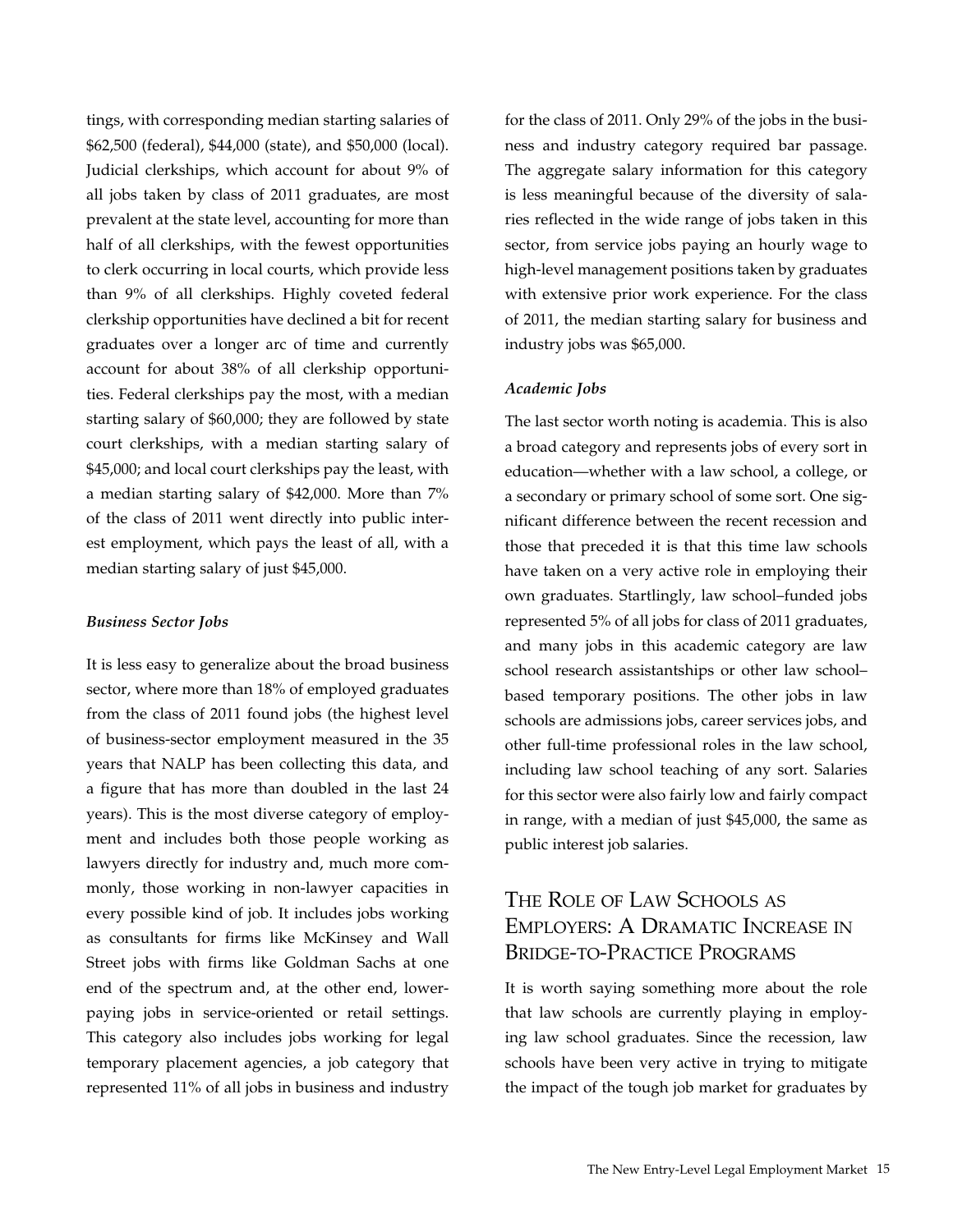creating both on-campus and off-campus postgraduate jobs for their students. One of several ways that law schools have employed their own graduates is through bridge-to-practice programs. Bridge-topractice programs provide law school graduates with funding for some sort of temporary employment with a third party that will give them an opportunity to enhance their practical legal skills as they transition into the practice of law. While some of these fellowship programs are long-standing, the incidence of these programs and the level of funding have both increased fairly dramatically as a result of the recession. Bridge-to-practice employment opportunities are found with public interest organizations, government agencies, members of the judiciary, and even private employers.

Survey research conducted by NALP in 2012, to which about 40% of all law schools provided a response, revealed that 55% of the responding law schools reported having some sort of bridgeto-practice program for the class of 2011. These programs were most common in the largest schools and in schools in the largest metropolitan areas. The research showed that fellowships were most often for a period of six months or less. Monthly stipends for these fellowships ranged dramatically from \$417 to \$3,666 per month, with a median stipend of \$1,225 and a mean stipend of \$1,558. Total per-school funding ranged from \$8,400 to \$1,463,700, with median funding of \$175,000 and mean funding of \$265,359. The number of fellowships per school ranged from 1 to 111, with a median number of fellowships per school of 30 and a mean of 38. Forty-eight percent of fellowship placements were with public interest organizations, 30% with government, 12.5% with courts, and 7% with law firms (the remainder were in corporate or other settings). $^{11}$ 

#### **CONCLUSION**

The job market for new law school graduates remains extremely competitive, and the widespread press attention paid to the poor job market likely accounts, at least in part, for the recent dramatic downturn in law school applications. (Data from the Law School Admission Council suggest that law school applications are down more than 30% over the two most recent years.) There are no indications that a quick turnaround is in sight. Law firm recruiting volume for the class of 2014 bobbled a bit, suggesting that recovery for law firms is not unfolding along a smooth upward curve.

Early ABA data for the class of 2012 indicate both increased unemployment but also an increase in the number of graduates finding full-time employment working as lawyers. $12$  Law schools continue to be active in providing funding for initial employment, with the new ABA data showing that one large law school provided employment of some sort for 23% of its graduates from the class of 2012.<sup>13</sup> Updated NALP data for the class of 2012 will be available online soon after publication of this article.<sup>14</sup>

It is likely that the class of 2011 will come to be seen as representing the nadir of the employment curve, and smaller graduating classes and a gradually improving economy are likely to boost the employment prospects for future classes—at least gradually. NALP will continue to measure the employment of law school graduates and will continue to provide detailed aggregate reporting on the employment outcomes for each graduating class for use by all those with an interest in legal education.  $\blacksquare$ 

#### **NOTES**

1. [*Editor's Note: See* David Yellen, *Advancing Transparency in Law School Employment Data: The ABA's New Standard*